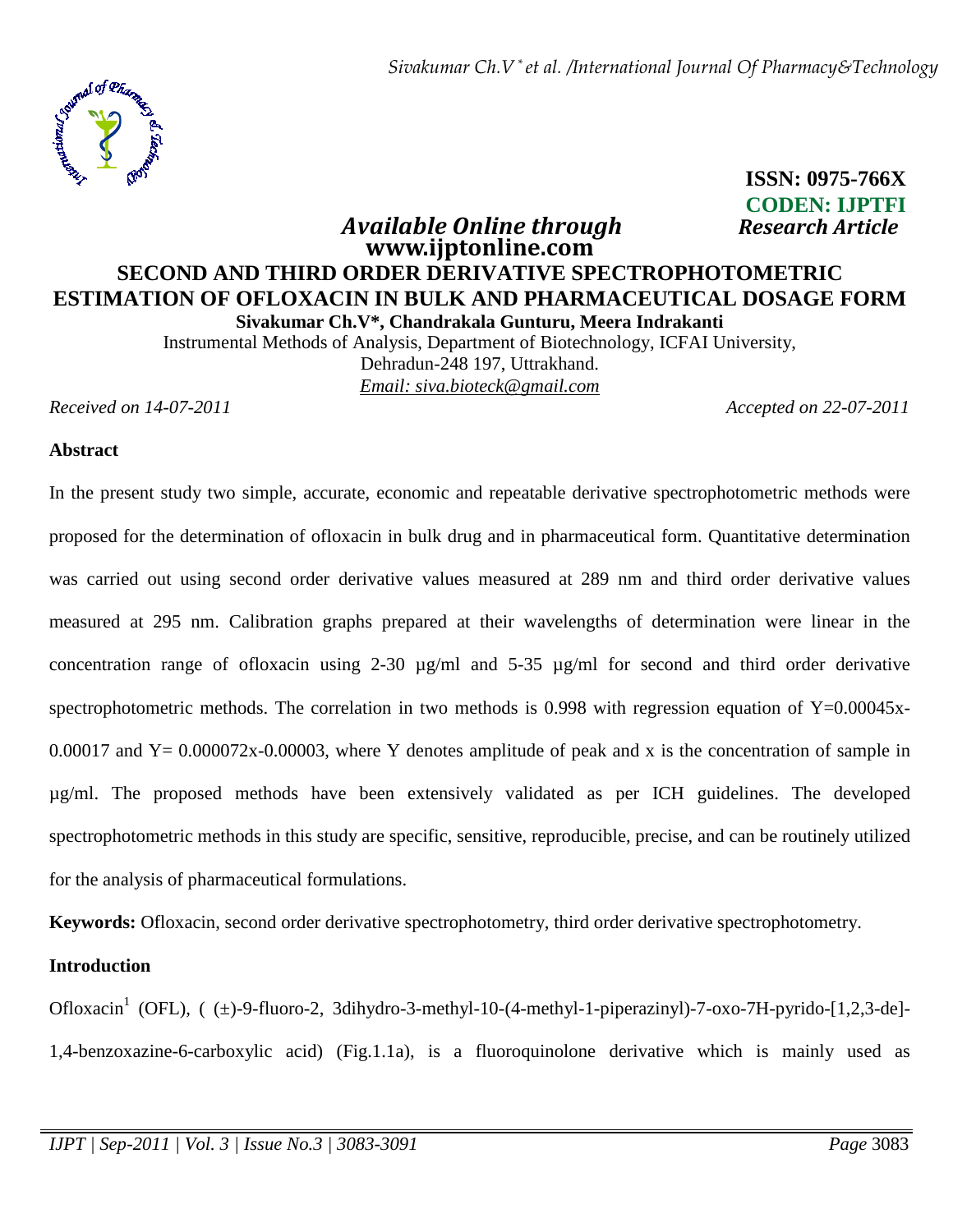*Sivakumar Ch.V \* et al. /International Journal Of Pharmacy&Technology*

antibacterial for the treatment of urinary tract infection and sexually transmitted diseases. Ofloxacin is official in  $USP<sup>3</sup>$  and  $BP<sup>2</sup>$ .



Literature survey reveals that few analytical methods were reported which include  $HPLC^6$ ,  $HPTLC$  and spectrophotometric methods. There is no simple, accurate spectrophotometric estimation method available for Ofloxacin in dosage form. Derivative spectrophotometry is an analytical technique of great effectiveness for determination of both qualitative and quantitative information from spectra composed of unresolved bands and for eliminating the effect of baseline shifts and baseline tilts. It consists of calculating and plotting one of the mathematical derivatives of spectral curve<sup>8</sup>. In the present communication we have developed two simple, sensitive, economic, easy, rapid second and third order derivative methods for quantitative estimation of Ofloxacin in dosage form.

#### **Experimental**

 A Perkin Elmer model Lambda 25 double beam UV/Vis spectrophotometer with spectral band width of 1 nm, wavelength accuracy 0.5 nm and a matched pair of 10 mm quartz cells was used for measuring absorbance of the solutions. Sartorius arium 611 UF system is used for preparation of ultra pure distilled water. Sartorius BS 124S analytical balance with 0.1 mg accuracy, Ofloxacin was a gift sample from Roorkee Research Labs., (Roorkee, India). Sodium chloride of analytical grade solution was used.

 The standard stock solution of Ofloxacin was prepared by dissolving 100 mg of pure powder accurately weighed in 0.1 N NaOH. Initially 50-60 ml of 0.1N NaOH was added stand for 10 mins to ensure complete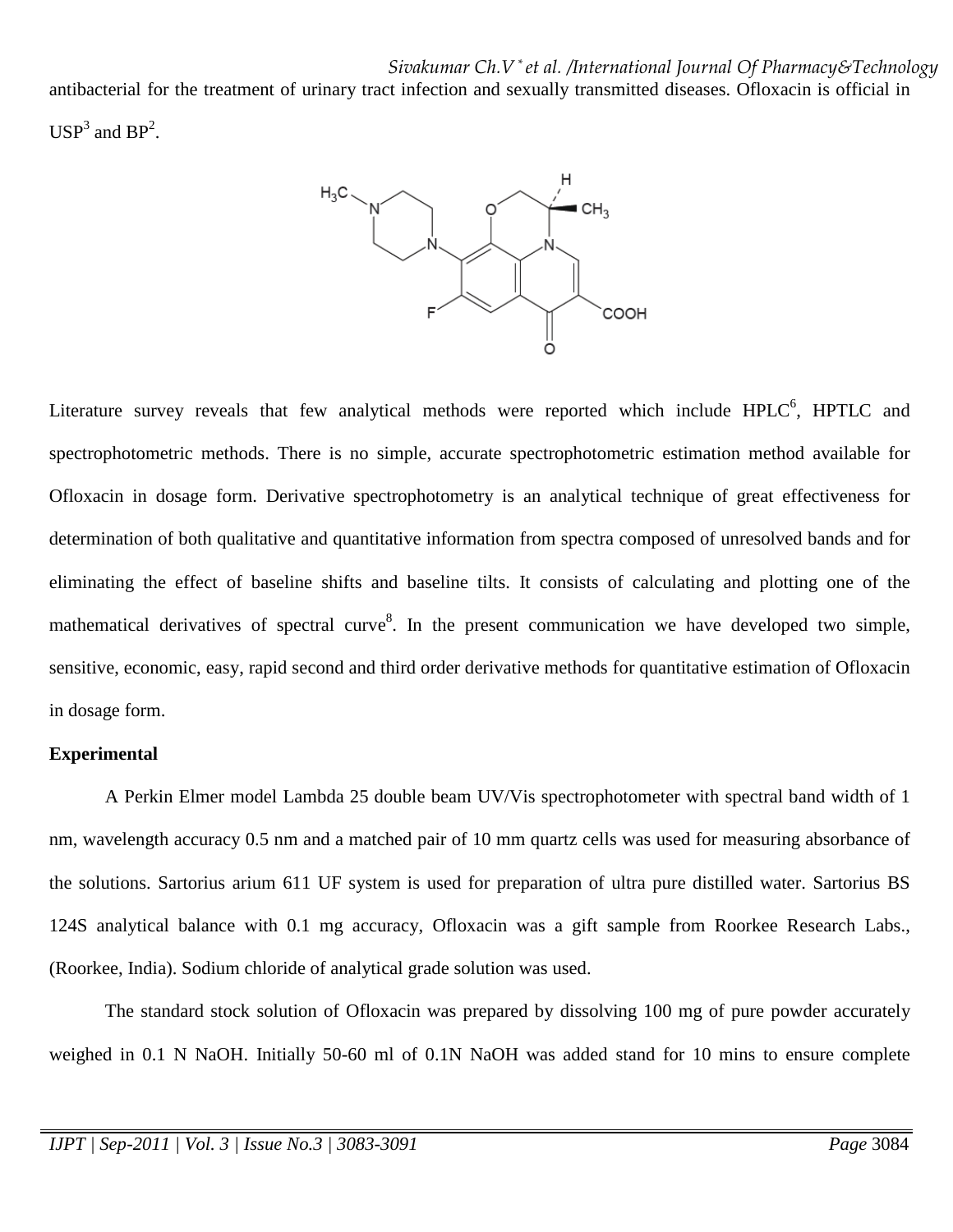soluble. The solution was filtered by using whatmann filter paper and made upto 100 ml total volume with 0.1N NaOH. The final concentration was appeared to 1000µg/ml stock solution. Further dilution was done by taking 10 ml of stock solution in 100 ml volumetric flask and the volume make upto mark with 0.1N NaOH and final concentration was 100µg/ml.

 The average tablet weight was calculated using 10 tablets of oflac (400 mg of ofloxacin) then finely ground, homogenized and portion of powder accurately weighed and transferred in to 50 mL and diluted to mark with 0.1N NaOH. The mixture was allow standing for at least 20-30 min for dissolution and filtered through a whatman No 42 paper. Approximate dilutions were done with solvent and second-, third-order derivative spectra were recorded.

#### **Derivative spectrophotometric method**

Aliquots of standard stock solution were pipette out and diluted with 0.1N NaOH to get respective concentration solutions for second and third order derivative respectively. Solutions were scanned in the spectrum program from 360-220nm wavelength range on Perkin Elmer Lambda 25 spectrophotometer. Second order derivative spectra were obtained n=2 a sharp peak at 289 nm and calibration curve were found to be linear in the concentration range of 2-30 µg/ml. Third order derivative spectra were obtained at n=4 a sharp peak was obtained at 295 nm and calibration curve were found to be linear in the concentration range of  $5-35 \mu g/ml$ .

#### **Validation of methods:**

#### **Linearity**

For both the methods, 5 point calibration curves were plotted on different days. The results obtained were used to calibrate the equation of the line by using linear regression by the least squares regression method. The linearity ranges of both spectrophotometric methods were found to be good. The statistical parameters are given in Table 1.

#### **Specificity**

Assessment of second and third order derivative spectrum of Ofloxacin in standard and drug dosage form solutions shows that wavelength of maximum and minimum absorbance did not change at their respective wavelengths. So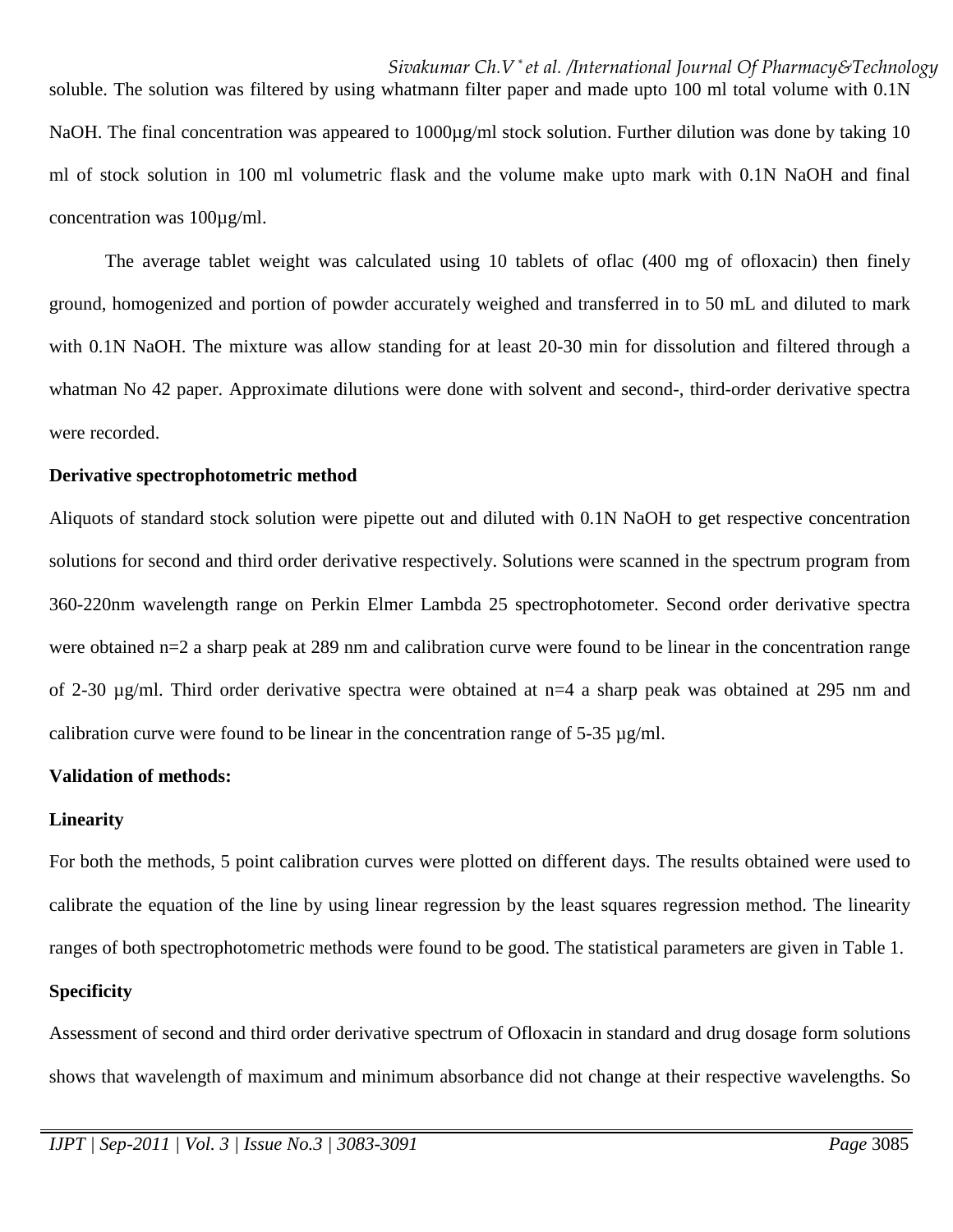*Sivakumar Ch.V \* et al. /International Journal Of Pharmacy&Technology* the derivative spectrophotometric methods are able to access ofloxacin in presence of excipients and hence, methods can be considered specific.

#### **Recovery Studies**

The accuracy of the proposed methods was checked by recovery study, by addition of standard drug solution to analyzed sample solution at three different concentration levels (80 %, 100 %, and 120 %) within the range of linearity. The basic concentration level of sample solution selected, for spiking of the drugs standard solution, was  $2 \mu$ g mL<sup>-1</sup> of ofloxacin for both the methods are represented in Table 2.

#### **Precision and Accuracy of the method**

The precision of the proposed methods were determined by repeatability Interday (within-day) and Intraday (between-day). Three different concentrations 5, 10, 15 ug/mL are chosen and analyzed five times in the day for Interday precision and once for intraday precision. The results are reported in terms of standard deviation and relative standard deviation.

#### **Robustness and Ruggedness:**

Robustness of the methods was checked by changing the wavelength range and slit width, but results show that these variables significantly cannot affected the absorbance of the drµgs indicating the robustness of the methods. Ruggedness of the methods was analyzed by different analysts maintained the similar operational conditions using similar homogenous slot of drug aliquots.

#### **Results and Discussion**

Ofloxacin being soluble in 0.1N NaOH, all the solutions were prepared in the same solvent. The desired different concentration solutions were prepared, scanned and transformed to second and third order derivative modes. Respective wavelengths were used for subsequent analysis. The linearity was found in the concentration range of 2-30  $\mu$ g/ml in second derivative and 5-35  $\mu$ g/ml for third order derivative mode. The optical characteristics such as absorption maxima, Beer's law limit, were calculated. The regression analysis using method of least squares was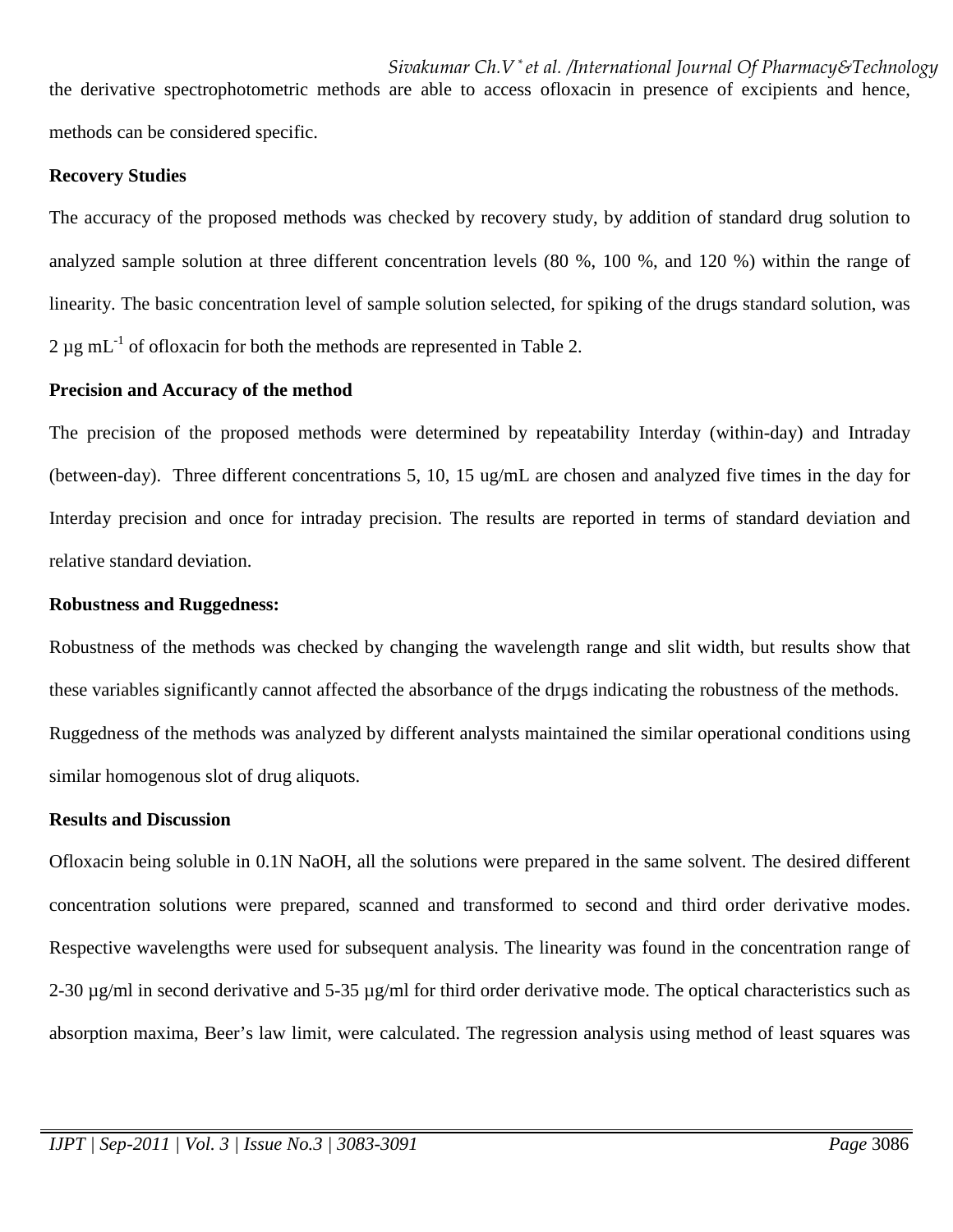## *Sivakumar Ch.V \* et al. /International Journal Of Pharmacy&Technology*

made for the slope (b), intercept (a) and correlation coefficient (r) obtained from different concentrations and

results will be summarized in table-1.

| Method                                 | Range<br>$(\mu g/mL)$ | <b>Linear Regression</b> | R <sub>2</sub> |
|----------------------------------------|-----------------------|--------------------------|----------------|
| Zero-order spectrophotometric method   | $2 - 30$              | $y = 0.069x - 0.036$     | 0.99           |
| Second-order Spectrophotometric method | $2 - 30$              | $Y=0.0004x0.0002$        | 0.99           |
| Third-order Spectrophotometric method  | $5 - 35$              | $Y=0.00007x0.00003$      | 0.99           |

Based on the five calibration curves

The suitability of these methods for pharmaceutical dosage forms was tested and confirmed by results that the other ingredients and exicipients present in pharmaceutical dosage forms did not interfere in the estimation when some commercial dosage form (T1, T2) were analyzed by this method.

**Table: 2 Results of Precision and accuracy of ofloxacin by the proposed methods.** 

| <b>Method</b>                         | Wavel<br>ength<br>(nm) | <b>Added</b><br>Found<br>$+SD$ | Interday $(\mu g/mL)$ | Accur<br>acy | <b>Precis</b><br>ion<br><b>RSD</b><br>$\frac{6}{6}$ | <b>Added</b><br>Found<br>$+SD$ | Interday $(\mu g/mL)$ | Accur<br>acy | <b>Precis</b><br>ion<br><b>RSD</b><br>$\frac{6}{6}$ |
|---------------------------------------|------------------------|--------------------------------|-----------------------|--------------|-----------------------------------------------------|--------------------------------|-----------------------|--------------|-----------------------------------------------------|
| Second<br>order<br>Spectrophotometric | 289                    | $\overline{2}$                 | $2.01 + 0.1$          | 0.18         | 2.1                                                 | 2                              | $1.99 + 0.1$          | 0.25         | 1.22                                                |
| method                                |                        | $\overline{4}$                 | $4.02 + 0.09$         | 1.27         | 1.98                                                | 4                              | $4.01+$<br>0.06       | 0.72         | 1.78                                                |
| Third<br>order<br>spectrophotometric  | 295                    | 6                              | $6.02 + 0.06$         | 1.01         | 1.56                                                | 6                              | $6.02+0.5$            | 0.26         | 2.16                                                |
| method                                |                        | 8                              | $8.03 + 0.1$          | 1.22         | 2.11                                                | 8                              | $7.99 + 0.2$          | 0.55         | 1.91                                                |

RSD= Relative Standard Deviation, Precision= (%relative error) (found-added)/addedx100. Average of six determinants

**Table: 3 Results of recovery values of ofloxacin in pharmaceutical formulations.** 

| <b>Method</b>                      | <b>Waveleng</b><br>th $(nm)$ | Added g/mL | Found $\mu$ g/mL | Recovery % | $RSD\%$ |
|------------------------------------|------------------------------|------------|------------------|------------|---------|
| First-Order                        | 289                          |            | $4.98 + 0.119$   | 99.6       | 2.27    |
| spectrophotometric<br>method       |                              | 10         | $9.97+0.311$     | 99.7       | 3.18    |
| Second-Order<br>spectrophotometric | 295                          |            | $4.93 + 0.145$   | 98.6       | 2.95    |
| method                             |                              | 10         | $9.99 + 0.114$   | 99.9       | 2.54    |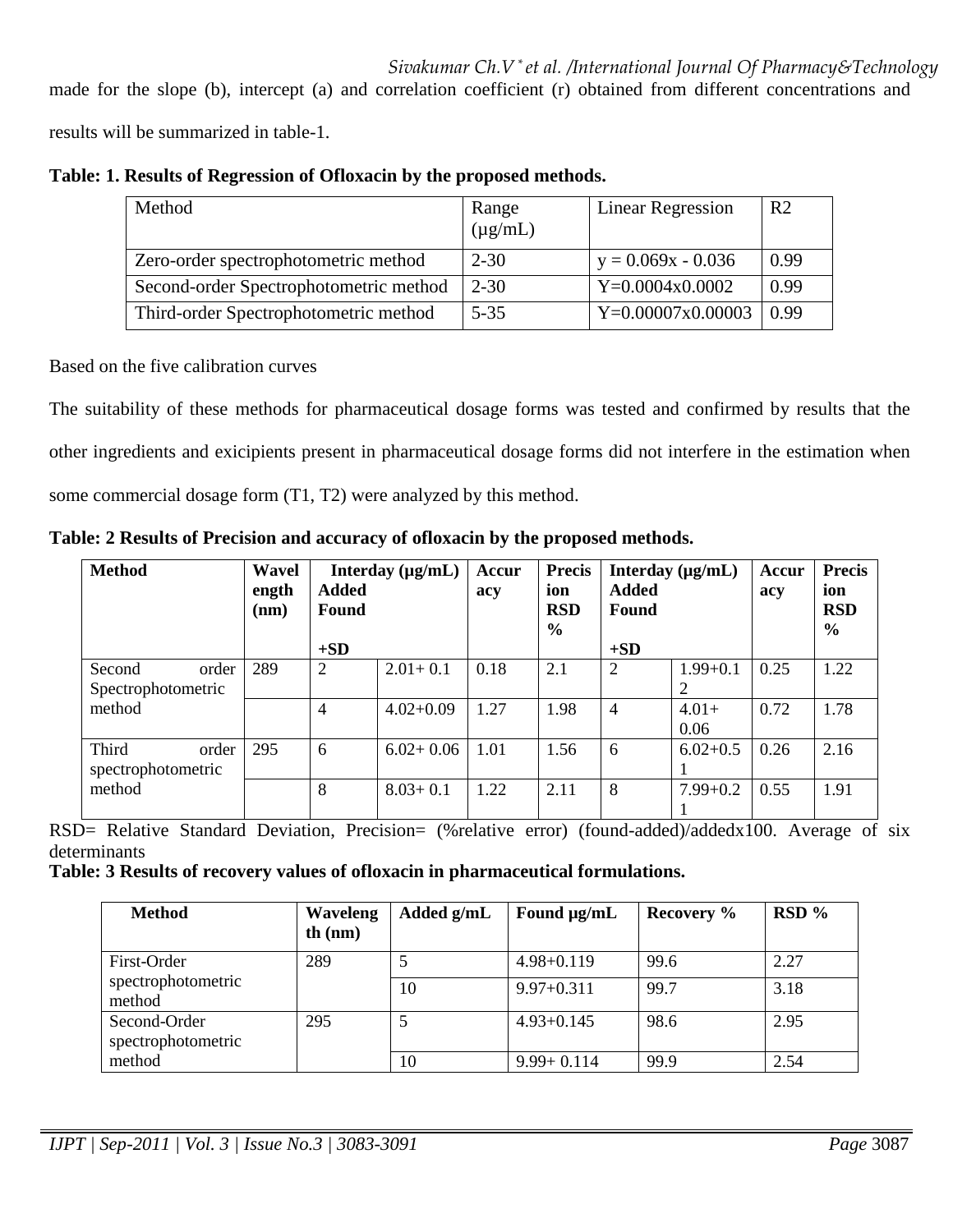| <b>Commerical</b><br><b>Preparations</b> | <b>Method</b>                           | <b>Labelled</b><br>amount (mg) | $\frac{0}{0}$<br><b>Labelled</b><br><b>Amount Found</b><br>(mg) | $%$ RSD |
|------------------------------------------|-----------------------------------------|--------------------------------|-----------------------------------------------------------------|---------|
| Esoflox 200                              | Second<br>order  <br>spectrophotometric | <b>200</b>                     | 99.6 %                                                          | 1.21    |
|                                          | Third<br>order<br>spectrophotometric    | 200                            | 100.1 %                                                         | 1.91    |

Average of six determinations

The method was validated for various parameters such as precision, recovery, intraday and Interday analysis, accuracy, linearity.



**Fig 1: Zero-order absorption spectra of Ofloxacin.** 



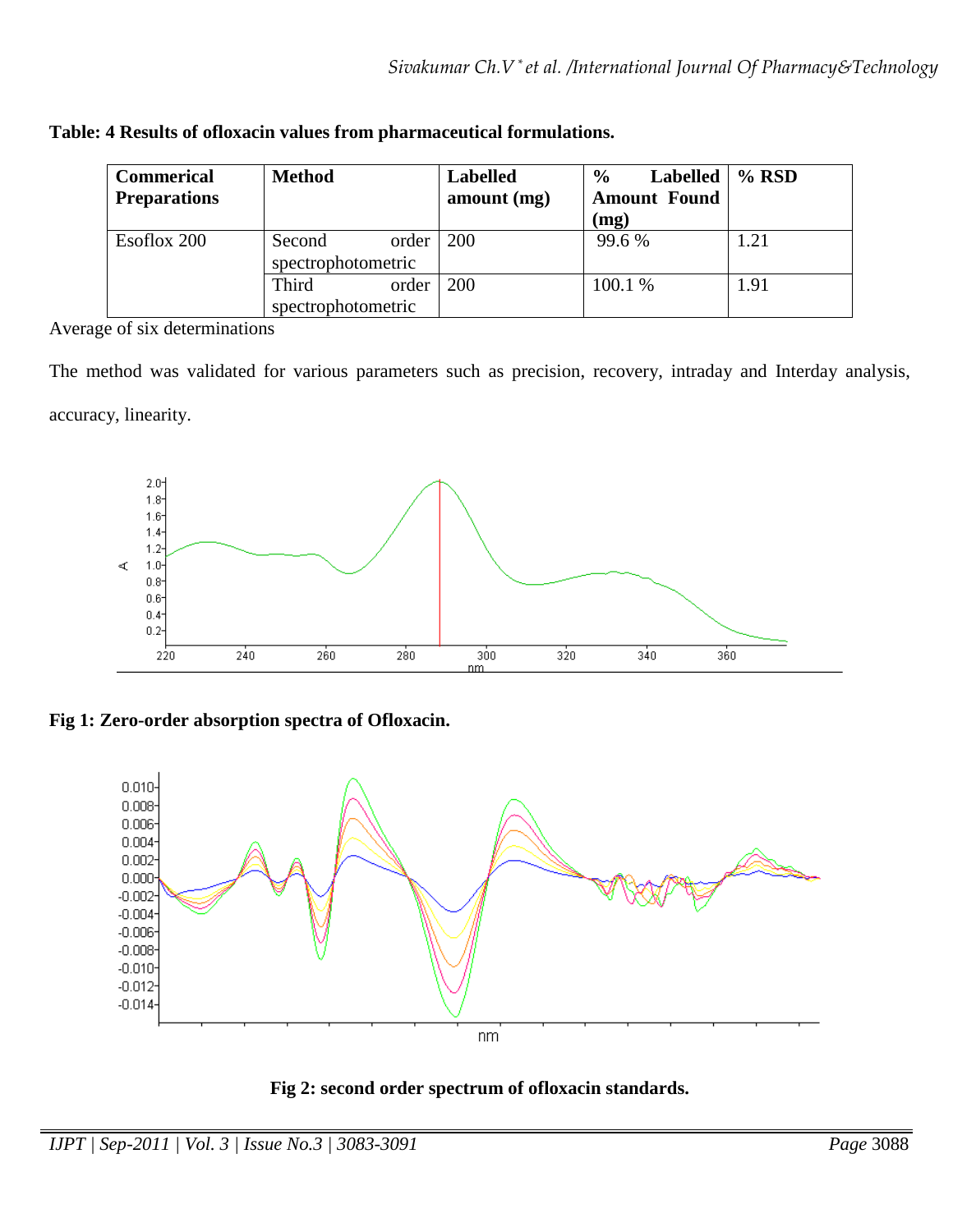

**Fig 3: Third order spectrum of ofloxacin standards** 



**Graph 1: Zero order Calibration curve of ofloxacin** 



**Graph 2: Second order Calibration curve of ofloxacin**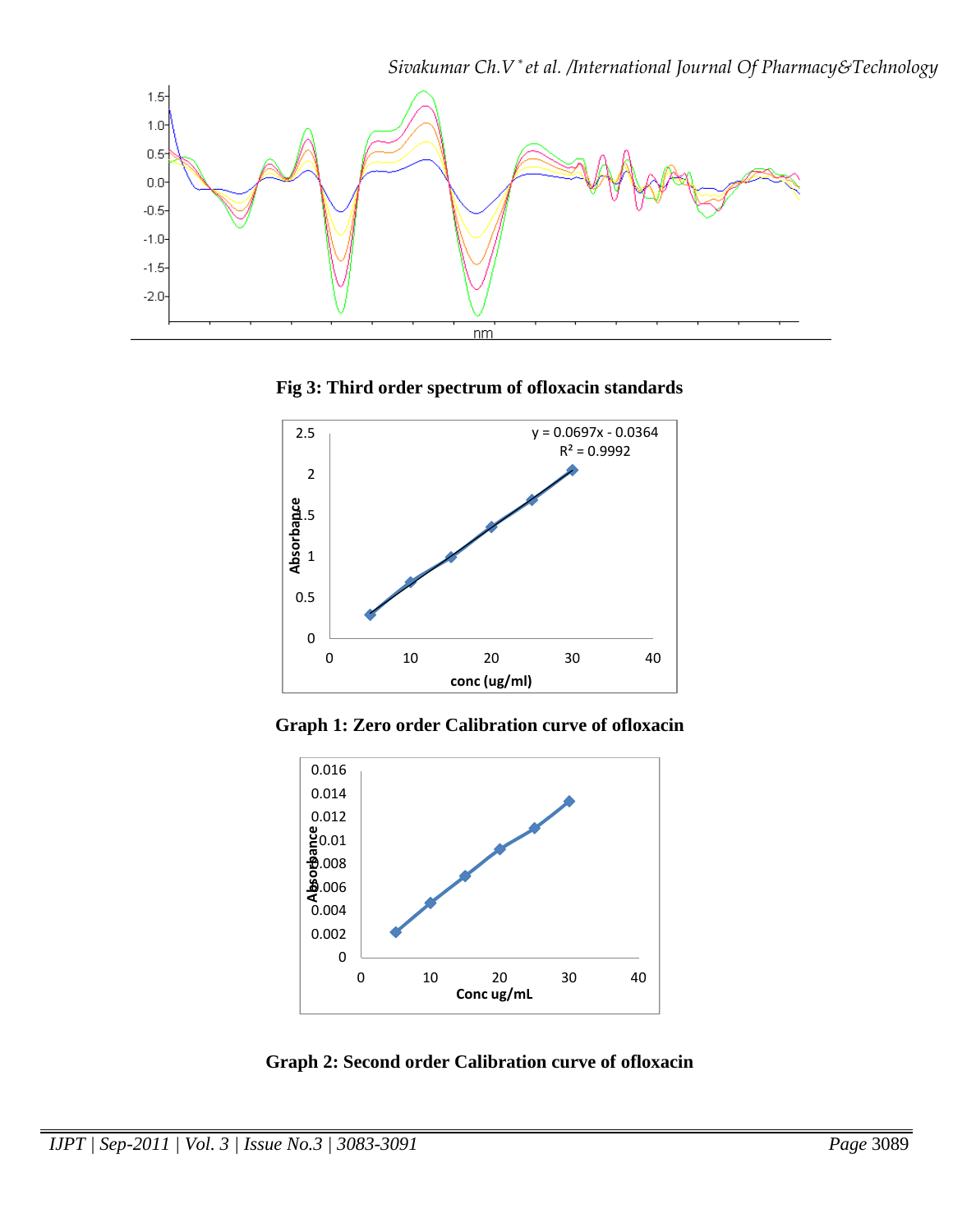

**Graph 3: Third order calibration curve of ofloxacin.** 

### **Conclusion**

The proposed methods are simple, precise, accurate, economical, easy, and rapid for the determination of Ofloxacin in pharmaceutical dosage forms. Analysis of authentic pharmaceutical formulations containing Ofloxacin was done no interference from the common additives and excipients. It can easily and conveniently be used for regular quality control analysis. It can be concluded that these methods can be used for the quantitative analysis of combined dosage forms in small laboratories with accuracy.

### **Acknowledgements:**

The authors are thankful to M/s Roorkee Research Laboratories, Roorkee for providing gift samples of ofloxacin drug.

### **Reference**

- 1. Budavari S. Eds. In. The Merck Index. Merck & Co., Inc; Whitehouse Station, NJ. 2001; 13 Ed: pp 1213.
- 2. British pharmacopoeia. Licensing division HMSO, Norwich. 2003; pp357.
- 3. United States Pharmacopoeia. United States Pharmacopoeial Convention, Inc. Rockville, 2004; pp1335.
- 4. European Pharmacopoeia. EDQM, Council of Europe, Strasbourg, France. 2005; 5<sup>th</sup> Ed: pp 2131.